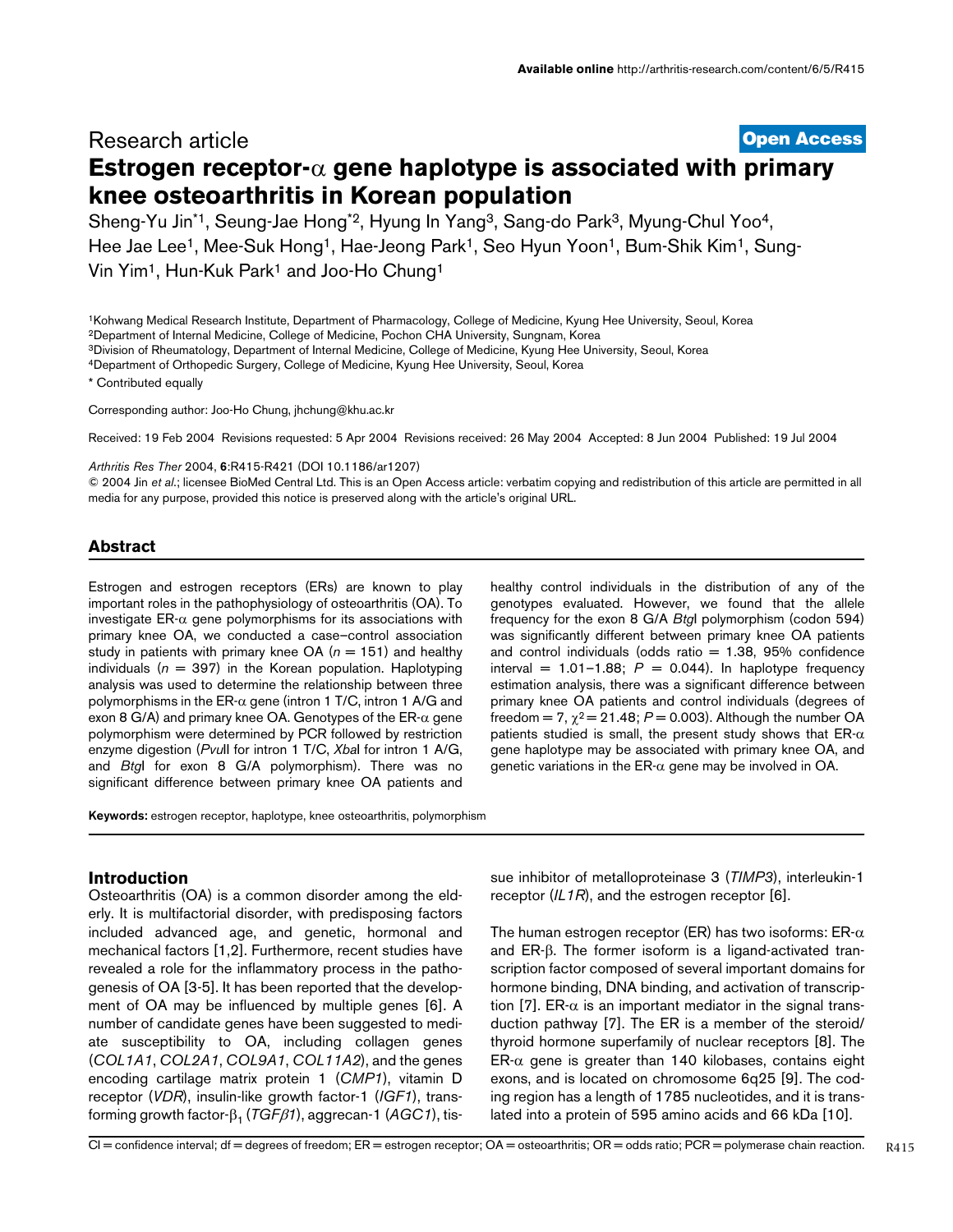Several variations in the DNA sequence of the  $ER-\alpha$  gene have been reported [11,12]. A few reports have examined the association between  $ER-\alpha$  gene polymorphisms and OA; the findings are controversial. Ushiyama and co-workers [13] reported associations between a genotype of *Pvu*II and *Xba*I polymorphisms in intron 1 of the ER-α gene and generalized OA. Bergink and co-workers [14] found that an ER-α haplotype of *Pvu*II and *Xba*I polymorphisms was associated with radiographic OA of the knee. However, Loughlin and co-workers [15] found no association between  $ER-\alpha$  gene polymorphisms and idiopathic OA. Some studies of *Btg*I polymorphisms have been conducted in other diseases. Cancel-Tassin and co-workers [16] reported that a *Btg*I (594 A/G) polymorphism was not associated with risk for prostate cancer. Tanaka and colleagues [17] reported similar findings in prostate cancer patients. In another study, the *Btg*I (594 A/G) polymorphism was not associated with renal cell carcinoma [18]. Curran and co-workers [19] reported an association of A/ G polymorphism in exon 8 of the ER gene with sporadic breast cancer. However, no findings regarding the relationship between exon 8 A/G polymorphism and OA have been reported.

In the present study, we first analyzed the association between the exon 8 G/A *Btg*I polymorphism (database-single nucleotide polymorphism number rs2228480; codon 594) of the ER- $\alpha$  gene and primary knee OA in patients from the Korean population. We also investigated the association between haplotypes of three polymorphisms (*Pvu*II in intron 1, *Xba*I in intron 1, and *Btg*I in exon 8) and primary knee OA.

# **Materials and methods Study subjects**

A total of 151 patients with primary knee OA (98 women and 53 men) from the Korean population were included in

**Clinical characteristics of the patients with primary knee osteoarthritis patients**

the study. Patients were examined at the Rheumatology Clinic in Kyung Hee University Medical Center, Seoul, Korea. In total, 397 control individuals (207 women and 190 men) underwent the 2003 health examination. OA was diagnosed according to American College of Rheumatology criteria, which include primary OA with any symptom and/or sign of OA, positive finding on radiographs according to the Kellgren-Lawrence grading [20], and no evidence of arthritis due to other disease. The study was approved by the ethics review committee of the Medical Research Institute, Kyung Hee University Medical Center, Seoul, Korea.

Clinical information and classification of primary knee osteoarthritisThe age at onset of OA is important clinically because it is associated with long-term prognosis. During the study, we were able to identify the current age and age at onset of disease in the 151 knee OA patients by individual interview conducted at our outpatient clinic. The current age of OA patients (mean  $\pm$  standard deviation) was 58.8  $\pm$  9.6 years, and the age at onset of OA was 52.0  $\pm$  9.5 years. We therefore stratified clinical data according to mean onset age of disease: older or younger than 52.0 years. The group with disease onset at age <52.0 years was defined as the 'early' onset, and the group of disease onset at age >52.0 years was defined as the 'late' onset group.

The Kellgren-Lawrence grade represents disease severity, as reflected on radiographs, and Lequesne's functional index represents functional or symptomatic status of patients [21]. Radiographic findings of OA were classified into mild (Kellgren-Lawrence grade 1 or 2) or severe (Kellgren-Lawrence grade 3 or 4). The functional or symptomatic status of OA patients was classified as functionally or symptomatically good (Lequesne's functional index  $= 10$ ) or poor (Lequesne's functional index  $>$  [1](#page-1-0)0; Table 1).

#### <span id="page-1-0"></span>**Table 1**

| Chritical characteristics of the patients with primary Knee osteoartmuts patients |  |  |  |  |  |  |  |
|-----------------------------------------------------------------------------------|--|--|--|--|--|--|--|
| Findings                                                                          |  |  |  |  |  |  |  |
| $58.8 \pm 9.6$                                                                    |  |  |  |  |  |  |  |
| 98/53                                                                             |  |  |  |  |  |  |  |
| $52.0 \pm 9.5$                                                                    |  |  |  |  |  |  |  |
| $25.2 \pm 2.9$                                                                    |  |  |  |  |  |  |  |
| $6.8 \pm 5.9$                                                                     |  |  |  |  |  |  |  |
| 6/84/56/5                                                                         |  |  |  |  |  |  |  |
| $10.2 \pm 2.5$                                                                    |  |  |  |  |  |  |  |
|                                                                                   |  |  |  |  |  |  |  |

A total of 151 patients with primary knee osteoarthritis were included. Values are expressed as mean ± standard deviation or as numbers.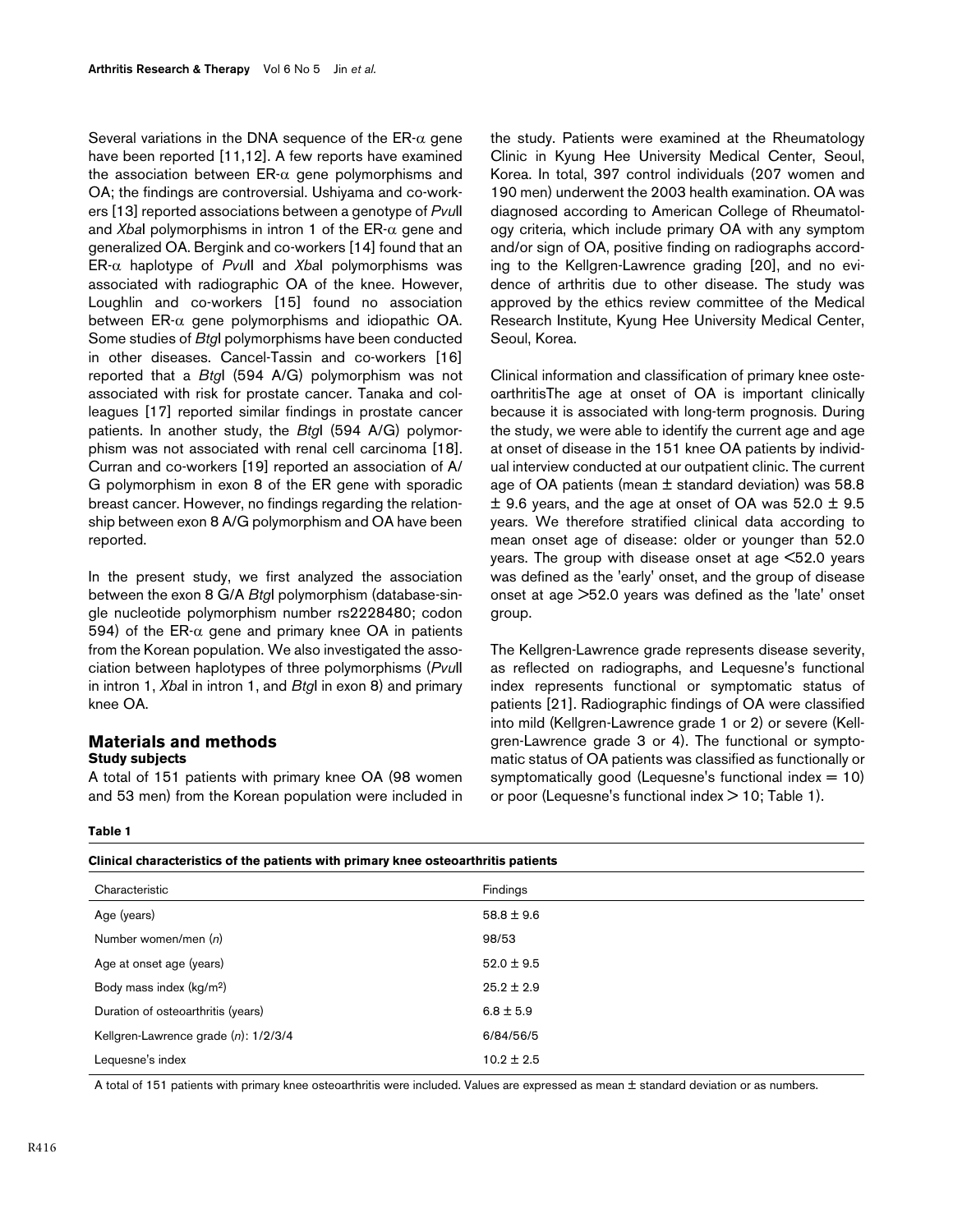<span id="page-2-0"></span>

| Sequences of primers used for estrogen receptor- $\alpha$ genotyping |                                                                                    |                            |                    |                           |  |  |  |  |  |
|----------------------------------------------------------------------|------------------------------------------------------------------------------------|----------------------------|--------------------|---------------------------|--|--|--|--|--|
| Polymorphism site                                                    | Primer sets                                                                        | Annealing temperature (°C) | Restriction enzyme | Allele size (bp)          |  |  |  |  |  |
| Intron 1 T/C                                                         | 5'-ctgccaccctatctgtatcttttcctattctcc-3'<br>5'-tctttctctgccaccctggcgtcgattatctga-3' | 64                         | $P$ vull           | $T: 936 + 438$<br>C: 1374 |  |  |  |  |  |
| Intron $1 \text{ A/G}$                                               | 5'-ctgccaccctatctgtatcttttcctattctcc-3'<br>5'-tctttctctgccaccctggcgtcgattatctga-3' | 64                         | Xbal               | $A: 981 + 393$<br>G: 1374 |  |  |  |  |  |
| Exon 8 G/A                                                           | 5'-gaggagacggaccaaagccac-3'<br>5'-gccattggtgttggatgcatg-3'                         | 63                         | Btgl               | $G: 129 + 98$<br>A: 227   |  |  |  |  |  |

bp, base pairs.

#### **Analysis of estrogen receptor-**α **gene polymorphisms**

Genomic DNA was prepared from whole blood samples using the NucleoSpin DNA isolation kit (Macherey-Nagel GmbH & Co., Düren, Germany). PCR amplifications were performed using 50 ng genomic DNA in a 30 µl reaction volume containing 0.5 µl 10 pmol sense primer, 0.5 µl 10 pmol antisense primer, 0.5 µl 2.5 mmol/l dNTP (Takra, Shiga, Japan), 1 U Taq DNA polymerase (Neurotics Inc., Seoul, Korea), and in buffer containing 25 mmol/l  $MgCl<sub>2</sub>$ , 750 mmol/l Tris-HCl (pH 9.0), 150 mmol/l ammonium sulfate, and 1 mg/ml bovine serum albumin. Samples were subjected to 35 cycles of amplification in GeneAmp PCR system 2700 (Applied Biosystems, Foster, CA, USA). PCR primers used in the study are listed in Table [2\[](#page-2-0)19,22]. The PCR products were digested under the conditions specified by the enzyme supplier (New England Biolabs Inc, Beverly, MA, USA). Restriction fragments were separated by agarose gel electrophoresis and ethidium bromide staining.

### **Statistical analysis**

For the case–control association study, the significance of differences in allelic and genotypic frequencies between OA patients and control populations was determined using standard  $\chi^2$  tests. We used the EH program [23] to investigate the relative risks associated with haplotypes. *P* < 0.05 was considered statistically significant.

#### **Results**

### **Distribution of estrogen receptor-**α **genotypes in osteoarthritis patients and control individuals**

As shown in Table [3,](#page-3-0) three single nucleotide polymorphisms were identified in ER- $\alpha$  intron 1 (T/C, A/G) and exon 8 (G/A). When the allele frequency of the exon 8 G/A *Btg*I polymorphism was compared between OA patients and control individuals, a significant difference was observed (odds ratio [OR] = 1.38, 95% confidence interval  $[CI] = 1.01 - 1.88$ ;  $P = 0.044$ ). However, the genotype distribution did not exhibit a significant difference between OA patients and control individuals (*P* = 0.13). Observed genotype and allele frequencies for the intron 1 T/C *Pvu*II and the intron 1 A/G *Xba*I polymorphisms were not significantly different between OA patients and control individuals (Table [3](#page-3-0)). There was no evidence of deviation from HardyWeinberg equilibrium in healthy control individuals (for intron 1 T/C *Pvull* polymorphism,  $P = 0.85$ ; for intron 1 A/ G *Xba*I polymorphism, *P* = 0.99; and for exon 8 G/A *Btg*I polymorphism,  $P = 0.77$ ).

### **Estrogen receptor-**α **gene polymorphisms and sex of osteoarthritis patients**

As shown in Table [4,](#page-4-0) the observed genotype distribution (*P*  $= 0.04$ ) and allele frequency (OR  $= 1.89$ , 95% Cl  $= 1.15-$ 3.11; *P* = 0.01) for the exon 8 G/A *Btg*I polymorphism were significantly different between male OA patients and male control individuals, whereas those in females exhibited no significant difference. We compared genptype distributions and allele frequencies for the intron 1 T/C *Pvu*II and the intron 1 A/G *Xba*I polymorphisms. There were no significant differences in the polymorphisms between OA patients and controls of the same sex.

# **Estrogen receptor-**α **gene polymorphisms and risk for late onset osteoarthritis**

Late onset OA patients were defined as those with disease onset at age above 52 years, whereas early onset OA patients had their disease onset at age under 52 years. When comparing allele frequency of the exon 8 G/A *Btg*I polymorphism between late onset OA patients and control individuals, a significant difference was observed ( $OR =$ 1.62, 95% CI = 1.07–2.46; *P* = 0.021). However, the genotype distribution did not exhibit a significant difference between OA patients and control individuals (*P* = 0.06). The genotype distributions and allele frequencies of the intron 1 T/C *Pvu*II and the intron 1 A/G *Xba*I polymorphisms were not significantly different between late onset OA patients and control individuals. When comparing genotype distributions and allele frequencies of the intron 1 T/C *Pvu*II, the intron 1 A/G *Xba*I, and the exon 8 G/A *Btg*I polymorphisms between early onset OA patients and control individuals, no significant difference was observed (Table [4\)](#page-4-0).

# **Estrogen receptor-**α **gene polymorphisms and risk for radiographically severe osteoarthritis**

Patients with radiographically severe OA were defined as those whose Kellgren-Lawrence grade was 3 or 4, whereas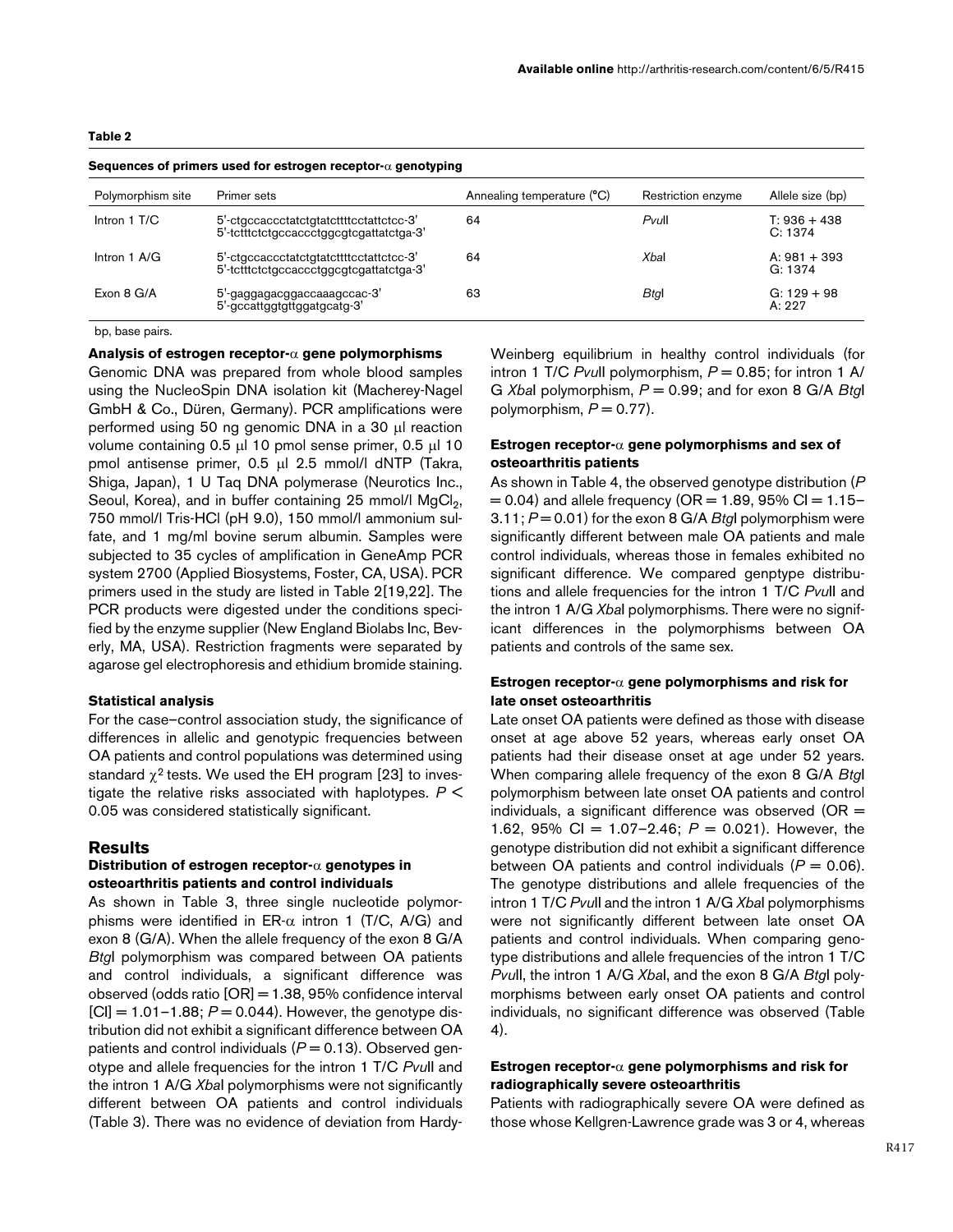| Groups           |           |           | $ER-\alpha$ genotypes |       | $ER-\alpha$ alleles |            |             |                |                     |  |
|------------------|-----------|-----------|-----------------------|-------|---------------------|------------|-------------|----------------|---------------------|--|
|                  |           | OA (%)    | Control (%)           | $P^a$ |                     | OA (%)     | Control (%) | P <sup>b</sup> | OR (95% CI)         |  |
| $P$ vull $(T/C)$ | TT        | 61 (40.4) | 152 (38.3)            |       | T                   | 190 (62.9) | 487 (61.3)  | 0.63           | $0.93(0.71 - 1.23)$ |  |
|                  | <b>CT</b> | 68 (45.0) | 183 (46.1)            | 0.89  |                     |            |             |                |                     |  |
|                  | CC        | 22 (14.6) | 62 (15.6)             |       | C                   | 112 (37.1) | 307 (38.7)  |                |                     |  |
| Xbal (A/G)       | AA        | 98 (64.9) | 256 (64.5)            |       | A                   | 245(81.1)  | 638 (80.3)  | 0.77           | $0.95(0.68 - 1.33)$ |  |
|                  | AG        | 49 (32.4) | 126 (31.7)            | 0.81  |                     |            |             |                |                     |  |
|                  | GG        | 4(2.70)   | 15(3.80)              |       | G                   | 57 (18.9)  | 156 (19.7)  |                |                     |  |
|                  |           |           |                       |       |                     |            |             |                |                     |  |
| $B$ tgl (G/A)    | GG        | 84 (55.6) | 257 (64.7)            |       | G                   | 225 (74.5) | 636 (80.1)  | 0.044          | 1.38 (1.01-1.88)    |  |
|                  | GA        | 57 (37.8) | 122 (30.7)            | 0.13  |                     |            |             |                |                     |  |
|                  | AA        | 10(6.60)  | 18 (4.60)             |       | A                   | 77 (25.5)  | 158 (19.9)  |                |                     |  |
|                  |           |           |                       |       |                     |            |             |                |                     |  |

<span id="page-3-0"></span>**Genotype distribution and allele frequency of estrogen receptor-**α **gene polymorphisms in patients with osteoarthritis and control individuals**

A total of 151 patients with osteoarthritis (OA) and 397 control individuals were included in the study. aControl individuals versus patients using the χ<sup>2</sup> test with 3 × 2 contingency table. <sup>b</sup>Control individuals versus patients using the χ<sup>2</sup> test with 2 × 2 contingency table. Cl, confidence<br>interval; ER, estrogen receptor; OR, odds ratio.

radiographically mild OA was defined as Kellgren-Lawrence grade 1 or 2. When comparing genotype distributions and allele frequencies of the intron 1 T/C *Pvu*II, the intron 1 A/G *Xba*I, and the exon 8 G/A *Btg*I polymorphisms between patients with mild OA and control individuals, no significant difference was observed (Table [4](#page-4-0)). The genotype distributions and allele frequencies of the intron 1 T/C *Pvu*II, the intron 1 A/G *Xba*I, and the exon 8 G/A *Btg*I polymorphisms did not exhibit significant differences between patients with severe OA and control individuals (Table [4\)](#page-4-0).

# **Estrogen receptor-**α **gene polymorphisms and risk for functionally poor osteoarthritis**

OA patients who were functionally or symptomatically poor (poor index) were defined as those who with a Lequesne's functional index score over 10, whereas those who were functionally or symptomatically good (good index) had a Lequesne's functional index score less than or equal to 10. Genotype distributions and allele frequencies of the intron 1 T/C *Pvu*II, the intron 1 A/G *Xba*I, and the exon 8 G/A *Btg*I polymorphisms between OA patients with a good and those with a poor index, and control individuals were not significantly different (Table [4](#page-4-0)).

### **Estrogen receptor-**α **haplotype analysis in patients with primary knee osteoarthritis**

Table [5](#page-5-0) shows the frequency of each haplotype. The difference was significant between all OA patients combined and control individuals (degrees of freedom [df] = 7,  $\chi^2$  =

21.48;  $P = 0.003$ ). There was no significant difference between female patients and female control individuals (df  $= 7, \chi^2 = 8.22$ ;  $P = 0.31$ ). However, there was a significant difference between male OA patients and male control individuals (df = 7,  $\chi^2$  = 16.76;  $P$  = 0.019; Table [5\)](#page-5-0).

The late onset, radiographically severe, and poor index subgroups of OA patients exhibited significant differences in haplotype distribution (Table [6\)](#page-5-1). There was a significant difference between patients with late onset OA and control individuals (df = 7,  $\chi^2$  = 21.96;  $P$  = 0.002) but not between patients with early onset OA and control individuals ( $df = 7$ ,  $\chi^2$  = 7.42; *P* = 0.390). When comparing patients with radiographically severe OA and control individuals, a significant difference was observed (df = 7,  $\chi^2$  = 23.96; P = 0.001), but this was not the case in patients with radiographically mild OA (df = 7,  $\chi^2$  = 13.60;  $P$  = 0.059). There was a significant difference between OA patients with a poor index and control individuals (df = 7,  $\chi^2$  = 14.66; P = 0.041), but this was not the case for OA patients with a good index (df = 7,  $\chi^2$  = 10.96;  $P$  = 0.140; Table [6](#page-5-1)).

### **Discussion**

We report here, for the first time, on the associations of exon 8 G/A *Btg*I polymorphism (codon 594) in the ER-α gene and ER-α haplotypes of three polymorphisms (*Pvu*II in intron 1, *Xba*I in intron 1, and *Btg*I in exon 8) with primary knee OA in the Korean population. Several reports [13- 15,24-26] have indicated that estrogen and its receptor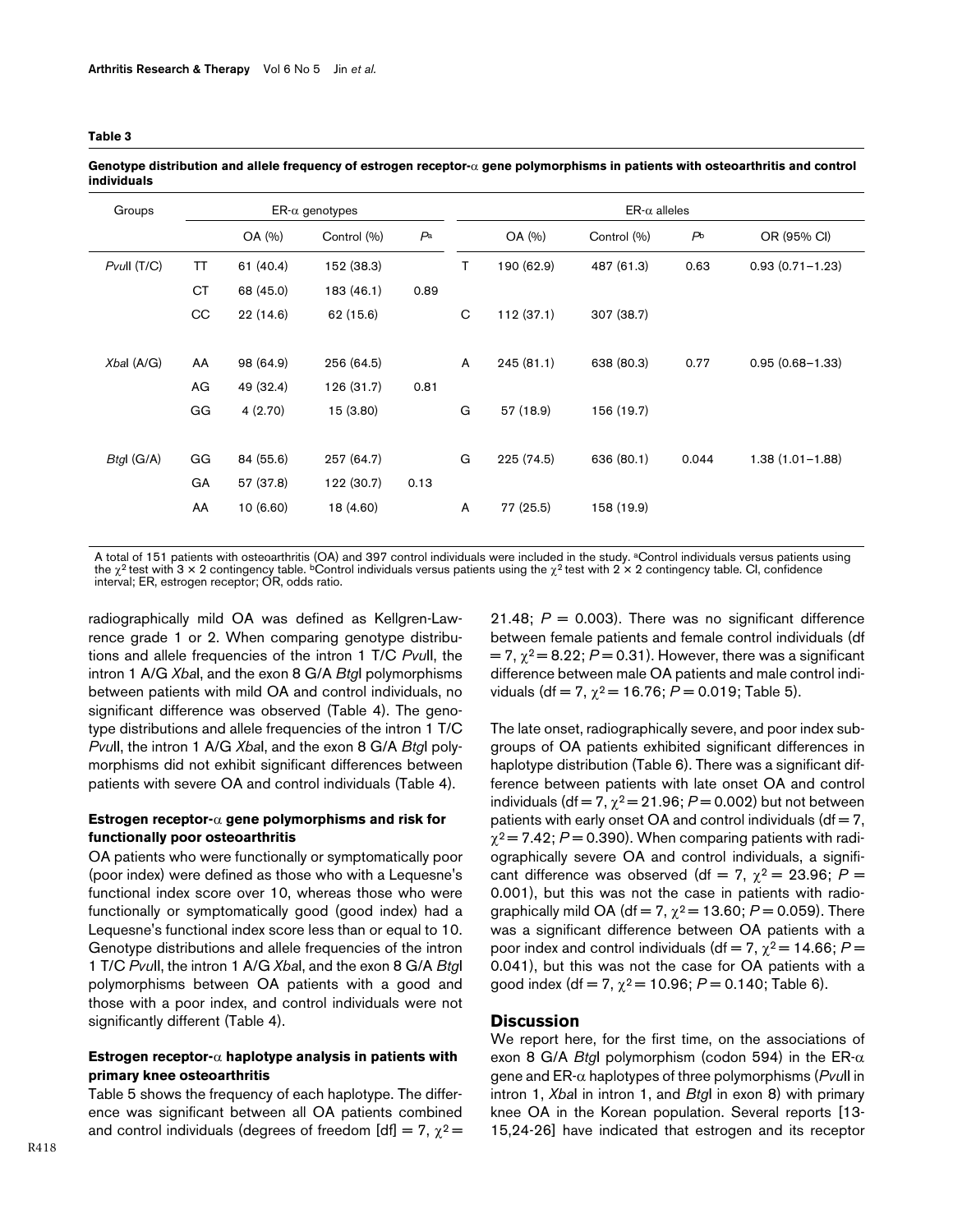### <span id="page-4-0"></span>**Comparison of estrogen receptor-**α **gene polymorphisms in subtypes of osteoarthritis patients and control individuals**

| Clinical<br>subtypes                   | Genotype distributions <sup>a</sup> |                                                               |                     |                             |                                |                          | Allele frequencies <sup>b</sup> |                                                                            |                                                                            |                                                                          |                                     |                                    |                                     |                                     |              |
|----------------------------------------|-------------------------------------|---------------------------------------------------------------|---------------------|-----------------------------|--------------------------------|--------------------------|---------------------------------|----------------------------------------------------------------------------|----------------------------------------------------------------------------|--------------------------------------------------------------------------|-------------------------------------|------------------------------------|-------------------------------------|-------------------------------------|--------------|
|                                        | $P$ vull                            |                                                               | Xbal<br><b>Btgl</b> |                             |                                | Pvull<br><b>Xbal</b>     |                                 |                                                                            | <b>Btgl</b>                                                                |                                                                          |                                     |                                    |                                     |                                     |              |
|                                        | TT                                  | ТC                                                            | CC                  | AA                          | AG                             | GG                       | GG                              | GA                                                                         | AA                                                                         | T                                                                        | C                                   | A                                  | G                                   | G                                   | Α            |
| Women<br>$(n = 98)$                    | 43<br>(43.9)                        | 42<br>(42.8)                                                  | 13<br>(13.3)        | 64<br>(65.3)                | 33<br>(33.7)                   | 1<br>(1.00)              | 57<br>(58.2)                    | 35<br>(35.7)                                                               | 6<br>(6.10)                                                                | 128<br>(65.3)                                                            | 68<br>(34.7)                        | 161<br>(82.1)                      | 35<br>(17.9)                        | 149<br>(76.0)                       | 47<br>(24.0) |
|                                        | $\gamma^2 = 3.84$ ; $P = 0.15$      |                                                               |                     | $\gamma^2$ = 1.05; P = 0.59 |                                |                          | $\gamma^2 = 0.23$ ; $P = 0.89$  |                                                                            |                                                                            | $1.15(0.80 - 1.64);$<br>$P = 0.45$                                       |                                     | $0.91(0.58 - 1.41);$<br>$P = 0.67$ | $1.10(0.74 - 1.65)$ ;<br>$P = 0.63$ |                                     |              |
| Men<br>$(n = 53)$                      | 18<br>(34.0)                        | 26<br>(49.0)                                                  | 9<br>(17.0)         | 34<br>(64.1)                | 16<br>(30.2)                   | 3<br>(5.70)              | 27<br>(75.5)                    | 22<br>(20.7)                                                               | $\overline{4}$<br>(3.80)                                                   | 62<br>(58.5)                                                             | 44<br>(41.5)                        | 84<br>(79.2)                       | 22<br>(20.8)                        | 76<br>(71.78)                       | 30<br>(28.3) |
|                                        |                                     | $\gamma^2$ = 1.69; P = 0.43<br>$\gamma^2 = 0.07$ ; $P = 0.96$ |                     |                             | $\gamma^2$ = 6.28; P = 0.043   |                          |                                 | $0.82$ (0.53-1.27);<br>$P = 0.38$                                          | $1.04(0.62 - 1.78)$ ;<br>$1.89(1.15 - 3.11);$<br>$P = 0.86$<br>$P = 0.011$ |                                                                          |                                     |                                    |                                     |                                     |              |
| Early onset <sup>c</sup><br>$(n = 85)$ | 34<br>(40.0)                        | 41<br>(48.2)                                                  | 10<br>(11.8)        | 52<br>(61.2)                | 31<br>(36.5)                   | $\overline{2}$<br>(2.30) | 51<br>(60.0)                    | 29<br>(34.1)                                                               | 5<br>(5.90)                                                                | 109<br>(64.1)                                                            | 61<br>(35.9)                        | 135<br>(79.4)                      | 35<br>(20.6)                        | 131<br>(77.1)                       | 39<br>(22.9) |
|                                        |                                     | $\gamma^2$ = 0.82; P = 0.66<br>$\gamma^2$ = 1.00; P = 0.60    |                     |                             | $\chi^2$ = 0.77; P = 0.68      |                          |                                 | $0.893(0.63 - 1.25);$<br>$1.06(0.70 - 1.60)$ ;<br>$P = 0.50$<br>$P = 0.78$ |                                                                            |                                                                          | $1.20(0.80 - 1.78)$ ;<br>$P = 0.37$ |                                    |                                     |                                     |              |
| Late onset <sup>c</sup><br>$(n = 66)$  | 27<br>(40.9)                        | 27<br>(40.9)                                                  | 12<br>(18.2)        | 46<br>(69.7)                | 18<br>(27.3)                   | $\overline{2}$<br>(3.00) | 33<br>(50.0)                    | 28<br>(42.4)                                                               | 5<br>(7.60)                                                                | 81<br>(61.4)                                                             | 51<br>(38.6)                        | 110<br>(83.3)                      | 22<br>(16.7)                        | 94<br>(71.2)                        | 38<br>(28.8) |
|                                        |                                     | $\gamma^2 = 0.67$ ; $P = 0.71$                                |                     |                             | $\gamma^2 = 0.68$ ; $P = 0.71$ |                          | $\gamma^2 = 5.40$ ; $P = 0.07$  |                                                                            |                                                                            | $1.00(0.68 - 1.46);$<br>$1.82(0.50 - 1.33);$<br>$P = 0.99$<br>$P = 0.42$ |                                     |                                    | $1.63(1.07 - 2.46);$<br>$P = 0.021$ |                                     |              |
| Mild <sup>d</sup><br>$(n = 90)$        | 44<br>(48.9)                        | 33<br>(36.7)                                                  | 13<br>(14.4)        | 67<br>(74.5)                | 21<br>(23.3)                   | $\overline{2}$<br>(2.20) | 50<br>(55.6)                    | 33<br>(36.7)<br>6)                                                         | 7<br>(7.80)                                                                | 121<br>(67.2)                                                            | 59<br>(32.8)                        | 155<br>(86.1)                      | 25<br>(13.9)                        | 133<br>(73.9)                       | 47<br>(26.1) |
|                                        |                                     | $\gamma^2$ = 3.58; P = 0.17                                   |                     |                             | $\gamma^2$ = 3.32; P = 0.19    |                          |                                 | $\gamma^2$ = 0.30; P = 0.19<br>$0.77(0.55 - 1.09);$<br>$P = 0.14$          |                                                                            |                                                                          | $0.66(0.42 - 1.04)$ ;<br>$P = 0.07$ |                                    | $1.42(0.98 - 2.07);$<br>$P = 0.06$  |                                     |              |
| Severed<br>$(n = 61)$                  | 17<br>(27.9)                        | 35<br>(57.4)                                                  | 9<br>(14.7)         | 31<br>(50.8)                | 28<br>(45.9)                   | $\overline{2}$<br>(3.30) | 34<br>(55.7)                    | 24<br>(39.3)                                                               | 3<br>(4.90)                                                                | 69<br>(56.6)                                                             | 53<br>(43.4)                        | 90<br>(73.8)                       | 32<br>(26.2)                        | 92<br>(75.4)                        | 30<br>(24.6) |
|                                        |                                     | $\gamma^2$ = 2.99; P = 0.22                                   |                     |                             | $\gamma^2$ = 4.76; P = 0.09    |                          |                                 | $\gamma^2$ = 1.92; P = 0.38                                                |                                                                            |                                                                          | $1.22(0.83 - 1.79)$ ;<br>$P = 0.31$ |                                    | $1.45(0.94 - 2.26);$<br>$P = 0.09$  | $1.31(0.84 - 2.05);$<br>$P = 0.23$  |              |
| Good index <sup>e</sup><br>$(n = 82)$  | 32<br>(39.0)                        | 35<br>(42.7)                                                  | 15<br>(18.3)        | 52<br>(63.4)                | 28<br>(34.2)                   | $\overline{2}$<br>(2.40) | 45<br>(54.9)                    | 31<br>(37.8)                                                               | 6<br>(7.30)                                                                | 99<br>(60.4)                                                             | 65<br>(39.6)                        | 132<br>(80.5)                      | 32<br>(19.5)                        | 121<br>(73.8)                       | 43<br>(26.2) |
|                                        |                                     | $\gamma^2$ = 0.68; P = 0.78                                   |                     |                             | $\gamma^2$ = 0.48; P = 0.78    |                          |                                 | $\gamma^2$ = 3.16; P = 0.21                                                |                                                                            |                                                                          | $1.04(0.74 - 1.47);$<br>$P = 0.82$  |                                    | $0.99(0.65 - 1.51);$<br>$P = 0.97$  | $1.43(0.97 - 2.11);$<br>$P = 0.07$  |              |
| Poor index <sup>e</sup><br>$(n = 69)$  | 29<br>(42.0)                        | 33<br>(47.8)                                                  | 7<br>(10.2)         | 46<br>(66.7)                | 21<br>(30.4)                   | $\overline{2}$<br>(2.90) | 39<br>(56.5)                    | 26<br>(37.7)                                                               | 4<br>(5.80)                                                                | 91<br>(65.9)                                                             | 47<br>(34.1)                        | 113<br>(81.9)                      | 25<br>(18.1)                        | 104<br>(75.4)                       | 34<br>(24.6) |
|                                        |                                     | $\gamma^2$ = 1.44; P = 0.49                                   |                     |                             | $\gamma^2$ = 0.20; P = 0.90    |                          |                                 | $\gamma^2$ = 1.72; P = 0.42                                                |                                                                            |                                                                          | $0.82(0.56 - 1.20)$ :<br>$P = 0.30$ |                                    | $0.90(0.57 - 1.44)$ :<br>$P = 0.67$ | $1.32(0.86 - 2.01)$ :<br>$P = 0.20$ |              |

<sup>a</sup>Control versus patients using the  $\chi^2$  test with 3 × 2 contingency table. <sup>b</sup>Control versus patients using the  $\chi^2$  test with 2 × 2 contingency table.<br><sup>c</sup>Early onset osteoarthritis OA patients were defined as those those with onset at age over 52 years. dBased on radiographic findings, OA patients were classified into mild (Kellgren-Lawrence grade 1 or 2) or severe (Kellgren-Lawrence grade 3 or 4). <sup>e</sup>Based on Lequesne's functional index score, poor OA patients were defined as those with an index score over 10, whereas good OA patients had an index score less than or equal to 10.

might be involved in the etiology of OA. Until now three reports on the relationship between  $ER-α$  polymorphisms and OA had been published. Two studies [13,14] reported that a ER- $\alpha$  polymorphism was associated with OA. Ushiyama and co-workers [13] found an association between a genotype of *Pvu*II and *Xba*I polymorphisms in intron 1 and generalized OA with severe radiographic changes in the Japanese population (65 OA patients and 318 control individuals). In a population-based study conducted in a Caucasian population (1483 subjects), Bergink and coworkers [14] reported that ER-α haplotype of *Pvu*II and *Xba*I polymorphisms was associated with radiographic OA of the knee. One study showed no relationship between

 $ER-\alpha$  gene polymorphisms and OA in a Caucasian population (371 OA patients and 369 control individuals) [15].

Our study showed that the genotype distributions for the intron 1 T/C *Pvu*II and the intron 1 A/G *Xba*I polymorphisms were not associated with OA, a finding similar to that reported by Loughlin and co-workers [15]. However, the allele frequency for the *Btg*I polymorphism was significantly different between OA and control individuals. The difference in the allele frequency was more marked in OA patients with late onset of disease and in male patients (Table [4\)](#page-4-0). The haplotype of three polymorphisms was associated with OA. We conducted further analysis of OA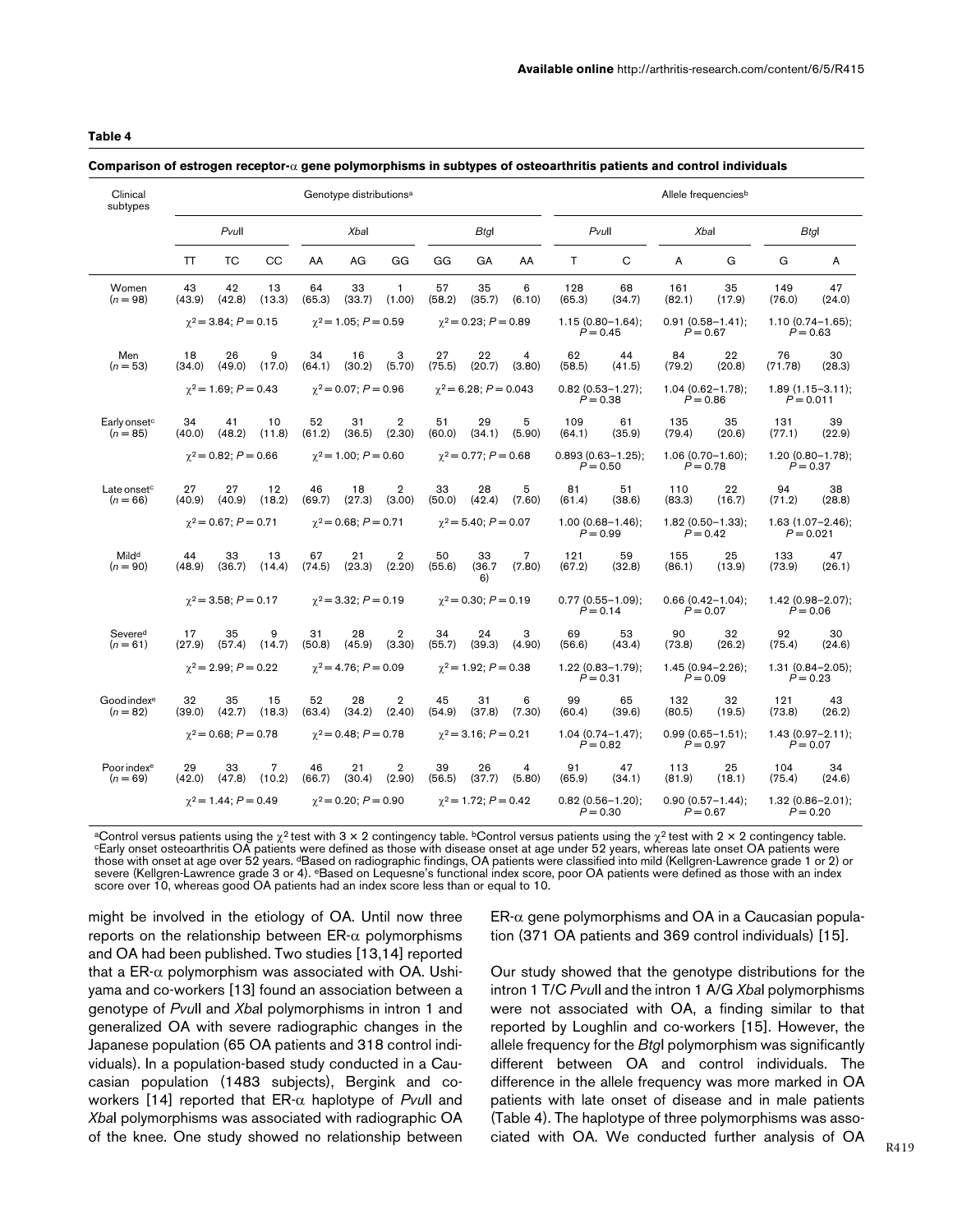#### <span id="page-5-0"></span>**Comparison of estrogen receptor-**α **gene haplotypes in osteoarthritis patients and control individuals**

| Haplotype  |       | Controls |      |                                               | OA patients                               |                                              |  |  |
|------------|-------|----------|------|-----------------------------------------------|-------------------------------------------|----------------------------------------------|--|--|
|            | Total | Women    | Men  | Total                                         | Women                                     | Men                                          |  |  |
| <b>TAG</b> | 0.41  | 0.44     | 0.37 | 0.41                                          | 0.42                                      | 0.40                                         |  |  |
| <b>TAA</b> | 0.09  | 0.12     | 0.05 | 0.17                                          | 0.18                                      | 0.14                                         |  |  |
| <b>TGG</b> | 0.09  | 0.09     | 0.08 | 0.05                                          | 0.05                                      | 0.05                                         |  |  |
| <b>TGA</b> | 0.03  | 0.03     | 0.02 | < 0.01                                        | < 0.01                                    | < 0.01                                       |  |  |
| CAG        | 0.25  | 0.18     | 0.31 | 0.18                                          | 0.18                                      | 0.18                                         |  |  |
| CAA        | 0.06  | 0.06     | 0.06 | 0.05                                          | 0.04                                      | 0.07                                         |  |  |
| <b>CGG</b> | 0.06  | 0.06     | 0.08 | 0.10                                          | 0.10                                      | 0.09                                         |  |  |
| <b>CGA</b> | 0.02  | 0.01     | 0.02 | 0.04                                          | 0.02                                      | 0.07                                         |  |  |
|            |       |          |      | $df = 7, \gamma^2 = 21.48$ ;<br>$P^a = 0.003$ | $df = 7, \chi^2 = 8.22;$<br>$P^a = 0.314$ | $df = 7, \gamma^2 = 16.76;$<br>$P^a = 0.019$ |  |  |

A total of 397 control individuals and 151 osteoarthritis (OA) patients were included in the study. Values given are haplotype frequencies. a*P*  values for overall difference in haplotype distribution between OA patients and control individuals were calculated using the EH program [23]. df, degrees of freedom.

#### <span id="page-5-1"></span>**Table 6**

**Comparison of estrogen receptor-**α **gene haplotypes in subtypes of osteoarthritis patients and control individuals**

| Haplotypes | Control | Early onset <sup>a</sup> | Late onset <sup>a</sup>                                                                            | Mildb        | Severeb                                     | Good <sup>c</sup>                          | Poorc                                       |
|------------|---------|--------------------------|----------------------------------------------------------------------------------------------------|--------------|---------------------------------------------|--------------------------------------------|---------------------------------------------|
| <b>TAG</b> | 0.41    | 0.41                     | 0.41                                                                                               | 0.43         | 0.39                                        | 0.39                                       | 0.44                                        |
| <b>TAA</b> | 0.09    | 0.16                     | 0.18                                                                                               | 0.18         | 0.15                                        | 0.16                                       | 0.17                                        |
| <b>TGG</b> | 0.09    | 0.07                     | 0.02                                                                                               | 0.06         | 0.02                                        | 0.05                                       | 0.05                                        |
| <b>TGA</b> | 0.03    | < 0.01                   | < 0.01                                                                                             | < 0.01       | < 0.01                                      | < 0.01                                     | < 0.01                                      |
| CAG        | 0.25    | 0.19                     | 0.17                                                                                               | 0.19         | 0.16                                        | 0.19                                       | 0.17                                        |
| CAA        | 0.06    | 0.04                     | 0.07                                                                                               | 0.06         | 0.04                                        | 0.06                                       | 0.04                                        |
| CGG        | 0.06    | 0.10                     | 0.11                                                                                               | 0.05         | 0.18                                        | 0.11                                       | 0.10                                        |
| <b>CGA</b> | 0.02    | 0.04                     | 0.04                                                                                               | 0.02         | 0.06                                        | 0.04                                       | 0.03                                        |
|            |         | $Pd = 0.390$             | $df = 7, \gamma^2 = 7.42;$ $df = 7, \gamma^2 = 21.96;$ $df = 7, \gamma^2 = 13.60;$<br>$Pd = 0.002$ | $Pd = 0.059$ | $df = 7, \gamma^2 = 23.96;$<br>$Pd = 0.001$ | $df = 7, \gamma^2 = 10.96;$<br>$Pd = 0.14$ | $df = 7, \gamma^2 = 14.66;$<br>$Pd = 0.041$ |

Values given are haplotype frequencies. <sup>a</sup>The mean age at onset in the osteoarthritis (OA) patients was 52.0 years, and so early onset OA patients were defined as those with disease onset at age under 52 years. <sup>b</sup>Based on radiographic findings, OA patients were classified as mild (Kellgren-Lawrence grade 1 or 2) or severe (Kellgren-Lawrence grade 3 or 4). cBased on Lequesne's functional index score, poor OA patients were defined as those with an index score over 10, whereas good OA patients were those with an index score less than or equal to 10. d*P* values for overall difference in haplotype distribution between OA patients and control individuals were calculated using the EH program [23]. df, degrees of freedom.

patients subdivided by clinical parameters and found that the haplotype exhibited a strong association with late onset, radiographically severe, and functionally poor OA of the knee, and in particular with male sex (Tables [5](#page-5-0) and [6](#page-5-1)). However, the TAA and CAG haplotypes exhibited differences between female and male control individuals (Table [5\)](#page-5-0). Haplotype TAA had frequencies of 0.12 and 0.05 in female and male control individuals, but its frequencies in male and female OA patients were 0.18 and 0.14, respectively. Haplotype CAG had a frequency of 0.18 in female control individuals, 0.18 in female patients and 0.18 in male

patients, but its frequency in the male control individuals was 0.31. This discrepancy may be due to the small numbers of male control individuals  $(n = 190)$  and male OA patients  $(n = 53)$ .

The genotype distribution of the *Pvu*II and *Xba*I polymorphisms in the  $ER-α$  gene was reported to differ between racial and ethnic groups [13-15]. In the present study, genotype and allele frequencies in control individuals were similar to previously reported distributions in the Chinese population [27]. Interestingly, the exon 8 G/A *Btg*I polymor-